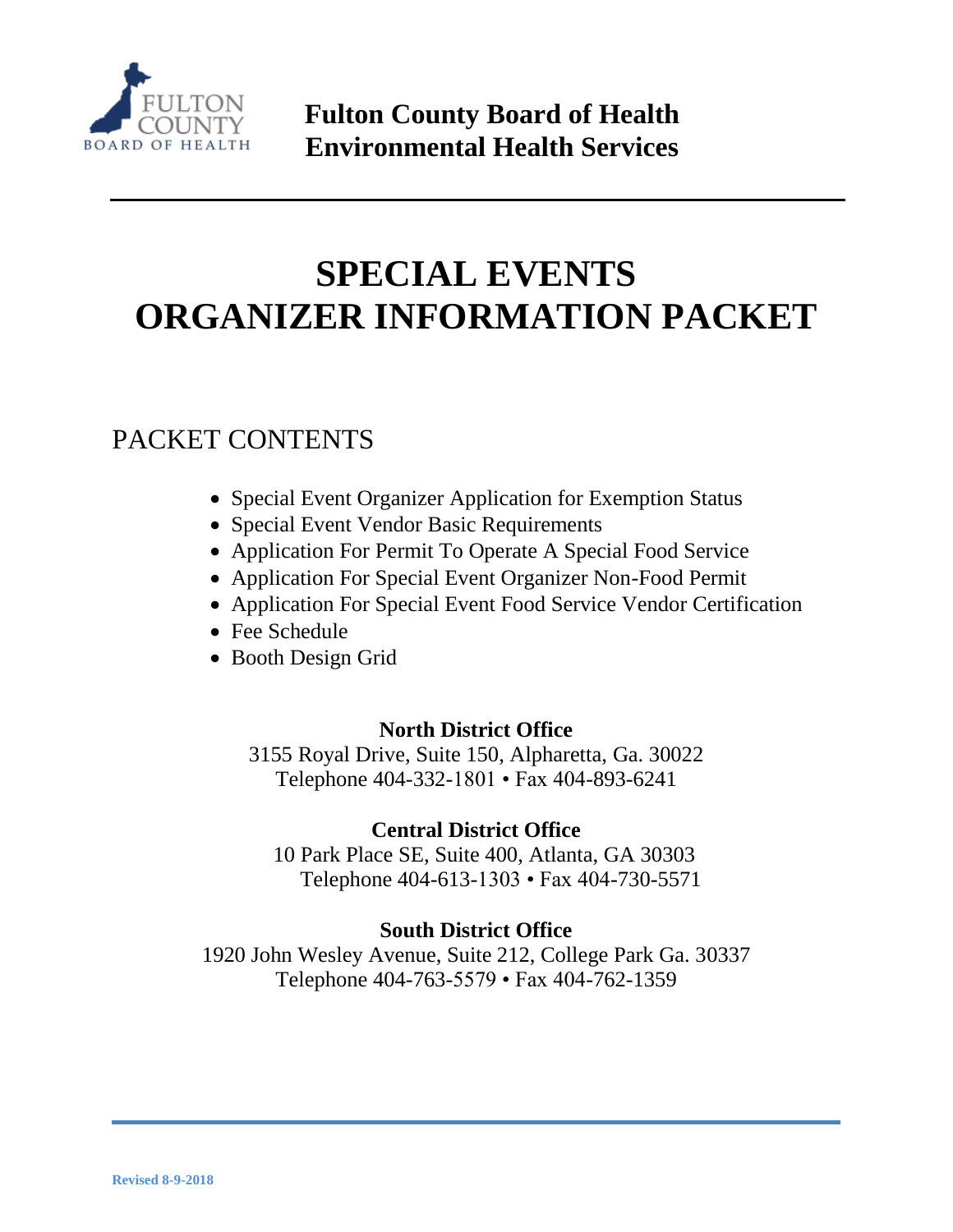

#### **Exemption Status**

Pursuant to O.C.G.A. §§ 26-2-390 et seq., certain special events are exempt from requirements as set forth in the Fulton County Code of Ordinances and Code of Resolutions, Chapter 34 Health and Sanitation, specifically Food Service-Article V, Drinking Water- Article IV, Sewage Disposal-Article XI and Solid Waste-Article X.

Check the following that apply:

- The event is sponsored by a political subdivision of this state or by an organization exempt from taxes under paragraph (1) of Subsection (a) of Code Section 48-7-25 or under Section 501(d) or paragraphs (1) through (8) or paragraph (10) of Section 501(c) of the Internal Revenue Code, as that code is defined in Code Section 48-1-2 **(Submit appropriate Internal Revenue Service document)**.
- The event lasts 120 consecutive hours or less.

 \* If both boxes are checked and appropriate documentation submitted, the special event is exempt by law from regulation by the Fulton County Department of Health and Wellness (FCDHW). The FCDHW, Environmental Health Services (EHS) Division will not be performing inspections and is not responsible for the assurance of safe food, free public drinking water, adequate sewage disposal and proper collection and storage of solid waste at this event. However, FCDHW is available for providing training in these areas upon request and will respond to complaints.

**Preferred Contact Method:** □ **Telephone** □ **Email** □ **Fax** 

\* If both boxes are **not** checked, the Special Events Organizer Package must be completed

 **I, \_\_\_\_\_\_\_\_\_\_\_\_\_\_\_\_\_\_\_\_\_\_\_\_\_, acknowledge by signing that I am responsible for the assurance of safe food, free drinking water, Organizer (Name)**

**adequate sewage disposal and proper collection and storage of solid waste at this event.**

|        | <b>Organizer Signature</b>   |                                                              |                                                                                  | Date<br>Date |  |  |
|--------|------------------------------|--------------------------------------------------------------|----------------------------------------------------------------------------------|--------------|--|--|
|        |                              | <b>Special Event Exempt Sponsor Representative Signature</b> |                                                                                  |              |  |  |
|        |                              |                                                              | ==========================EHS DEPARTMENTAL USE ONLY============================= |              |  |  |
| $\Box$ | <b>IRS</b> Document attached | Control#                                                     | <b>EHS Staff</b>                                                                 | <b>Date</b>  |  |  |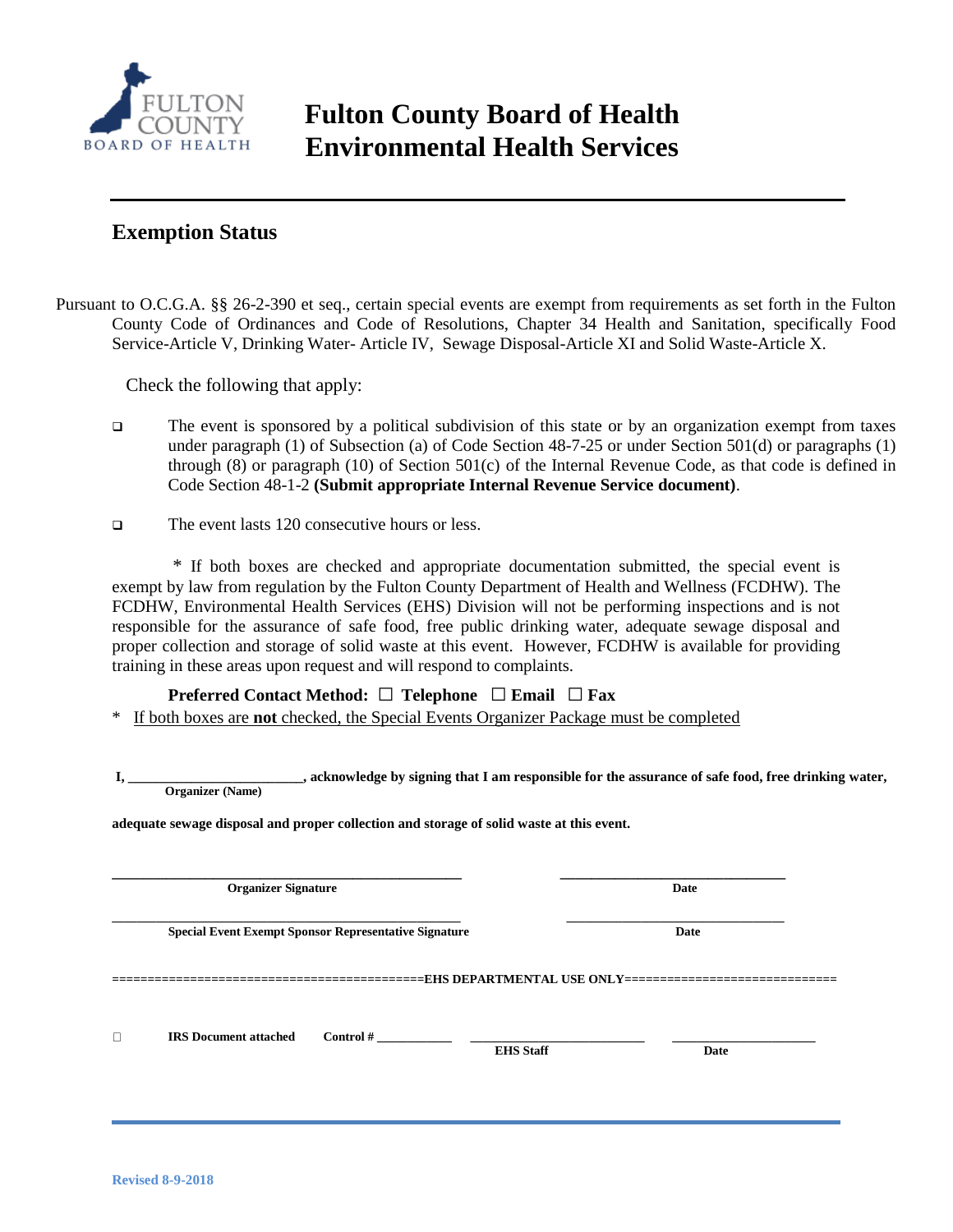

#### **SPECIAL EVENT FOOD VENDORS BASIC REQUIREMENTS**

 Fulton County Department of Health and Wellness Environmental Health Services Division

- Each food vendor must provide signage with name of booth for identification.
- Each food vendor must have approved hand washing station, which will be a container with free flowing water faucet.
- Each food vendor must have a stem thermometer for taking hot and cold food temperatures.
- Each food vendor booth must have screening on all four sides as long as this does not conflict with codes the fire marshal has to enforce. If there is, then the organizer of the event will need to help in creating a solution. Screening requirements will be as follows:
- No rolled up screening,
	- o Screening must be securely attached at top and not attached with shower curtain design.
	- o Must be secured at all four corners.
	- o Must be attached to with stand normal weather conditions.
	- o Screening for doors must overlap side screening.
	- o Window openings must be no greater than 24 inches by 24 inches.
	- o Screening must be at least 16 mesh to the inch.
- Each food vendor must have appropriate floor coverings inside of the tents.

#### **The above items must be in place before a special event food permit will be issued.**

**\*\*If the event is longer than one day, please provide an operating schedule.\*\***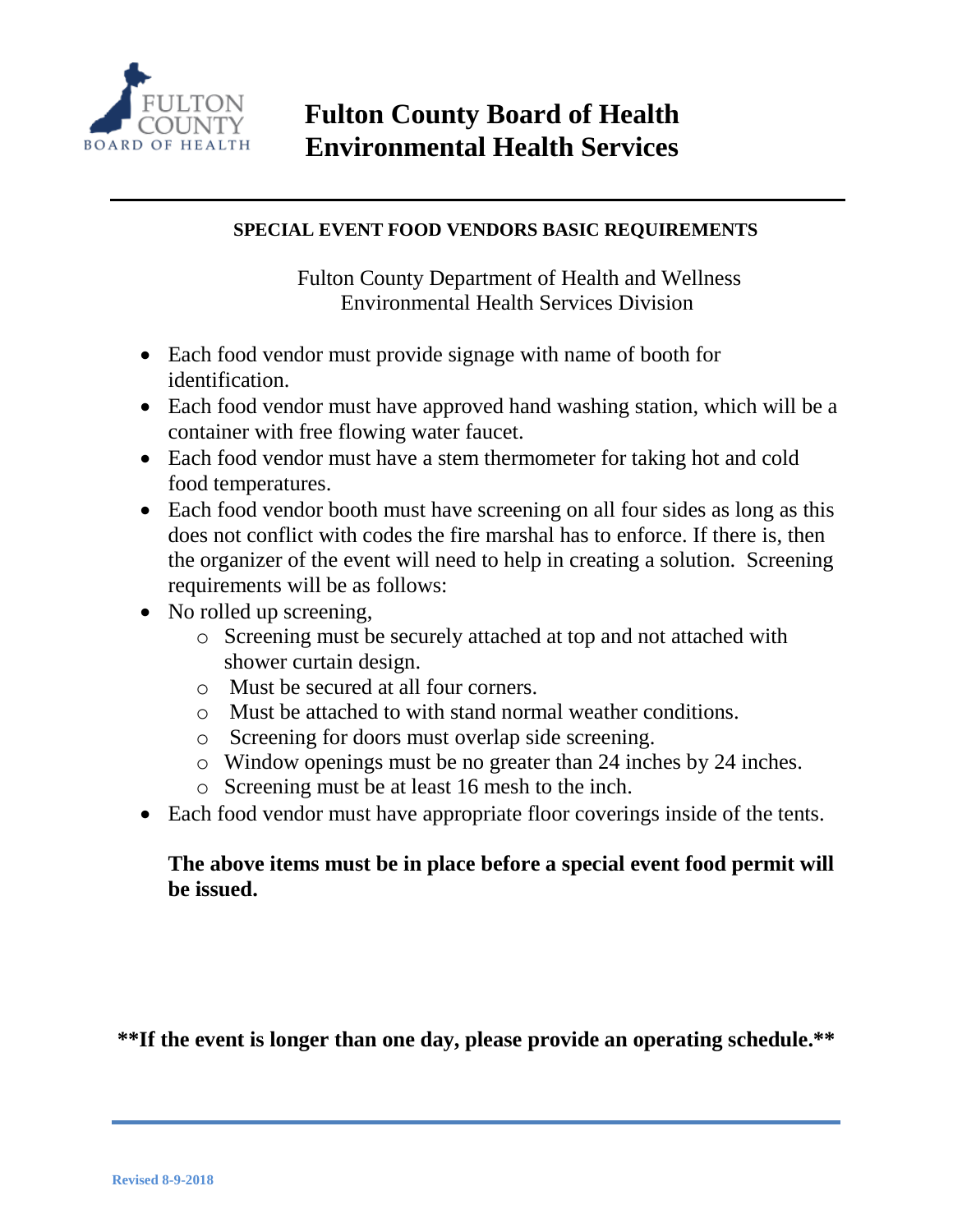

### **FULTON COUNTY BOARD OF HEALTH TEMPORARY FOOD SERVICE ORGANIZER APPLICATION**

| The Temporary Food Facility Event Organizer Applications and Vendor Applications must be submitted by the Event<br>Organizer to the Fulton County Board of Health, Environmental Health Services. The Event Organizer is responsible for |                                                                                                      |                |                 |                                                          |                                            |                       |                                                                           |                                                                                                                                                                                                                                               |  |  |
|------------------------------------------------------------------------------------------------------------------------------------------------------------------------------------------------------------------------------------------|------------------------------------------------------------------------------------------------------|----------------|-----------------|----------------------------------------------------------|--------------------------------------------|-----------------------|---------------------------------------------------------------------------|-----------------------------------------------------------------------------------------------------------------------------------------------------------------------------------------------------------------------------------------------|--|--|
|                                                                                                                                                                                                                                          |                                                                                                      |                |                 |                                                          |                                            |                       |                                                                           |                                                                                                                                                                                                                                               |  |  |
|                                                                                                                                                                                                                                          |                                                                                                      |                |                 |                                                          |                                            |                       |                                                                           | submitting all vendor applications in their entirety at least thirty (30) Business days prior to the event. Fulton County                                                                                                                     |  |  |
|                                                                                                                                                                                                                                          |                                                                                                      |                |                 |                                                          |                                            |                       |                                                                           | Board of Health Senior Environmental Specialists and Temporary Event Organizer will assist the applicants during the<br>application process. All fees are due when the application is submitted to the Fulton County Board of Health. Partial |  |  |
|                                                                                                                                                                                                                                          | payments will NOT be accepted. All payments should be made to:                                       |                |                 |                                                          |                                            |                       |                                                                           |                                                                                                                                                                                                                                               |  |  |
|                                                                                                                                                                                                                                          |                                                                                                      |                |                 |                                                          |                                            |                       |                                                                           |                                                                                                                                                                                                                                               |  |  |
| <b>Fulton County Environmental Health Services</b>                                                                                                                                                                                       |                                                                                                      |                |                 |                                                          |                                            |                       |                                                                           |                                                                                                                                                                                                                                               |  |  |
|                                                                                                                                                                                                                                          |                                                                                                      |                |                 |                                                          | <b>EVENT ORGANIZER CONTACT INFORMATION</b> |                       |                                                                           |                                                                                                                                                                                                                                               |  |  |
| Event                                                                                                                                                                                                                                    |                                                                                                      |                |                 |                                                          |                                            |                       |                                                                           |                                                                                                                                                                                                                                               |  |  |
| Name:                                                                                                                                                                                                                                    |                                                                                                      |                |                 |                                                          |                                            |                       |                                                                           |                                                                                                                                                                                                                                               |  |  |
| Event                                                                                                                                                                                                                                    |                                                                                                      |                |                 |                                                          |                                            |                       |                                                                           |                                                                                                                                                                                                                                               |  |  |
| Date(s):                                                                                                                                                                                                                                 |                                                                                                      | to             |                 |                                                          | $Hour(s)$ :                                |                       |                                                                           | to                                                                                                                                                                                                                                            |  |  |
| Event<br>Location                                                                                                                                                                                                                        |                                                                                                      |                |                 |                                                          |                                            |                       |                                                                           |                                                                                                                                                                                                                                               |  |  |
|                                                                                                                                                                                                                                          |                                                                                                      |                |                 |                                                          |                                            |                       |                                                                           |                                                                                                                                                                                                                                               |  |  |
| <b>Event Street Address:</b>                                                                                                                                                                                                             |                                                                                                      |                |                 |                                                          |                                            | State:                |                                                                           | Zip:                                                                                                                                                                                                                                          |  |  |
|                                                                                                                                                                                                                                          |                                                                                                      |                |                 | City:                                                    |                                            |                       |                                                                           |                                                                                                                                                                                                                                               |  |  |
|                                                                                                                                                                                                                                          | Event organizer(s) name(s) and contact information [Two (2) separate individual's contacts required] |                |                 |                                                          |                                            |                       |                                                                           |                                                                                                                                                                                                                                               |  |  |
| <b>Name</b>                                                                                                                                                                                                                              |                                                                                                      |                | Phone number(s) |                                                          |                                            | <b>E-mail Address</b> |                                                                           |                                                                                                                                                                                                                                               |  |  |
| <b>Primary Contact:</b>                                                                                                                                                                                                                  |                                                                                                      |                |                 |                                                          |                                            |                       |                                                                           |                                                                                                                                                                                                                                               |  |  |
| <b>Secondary</b>                                                                                                                                                                                                                         |                                                                                                      |                |                 |                                                          |                                            |                       |                                                                           |                                                                                                                                                                                                                                               |  |  |
| <b>Contact:</b>                                                                                                                                                                                                                          |                                                                                                      |                |                 |                                                          |                                            |                       |                                                                           |                                                                                                                                                                                                                                               |  |  |
|                                                                                                                                                                                                                                          | <b>Primary Organizer Mailing</b>                                                                     |                |                 |                                                          |                                            |                       |                                                                           |                                                                                                                                                                                                                                               |  |  |
|                                                                                                                                                                                                                                          | <b>Address</b>                                                                                       | <b>Street:</b> |                 |                                                          |                                            |                       |                                                                           |                                                                                                                                                                                                                                               |  |  |
|                                                                                                                                                                                                                                          |                                                                                                      |                |                 |                                                          |                                            |                       |                                                                           |                                                                                                                                                                                                                                               |  |  |
| <b>City</b><br>State:                                                                                                                                                                                                                    |                                                                                                      |                |                 | Zip:                                                     |                                            |                       |                                                                           |                                                                                                                                                                                                                                               |  |  |
|                                                                                                                                                                                                                                          |                                                                                                      |                |                 |                                                          |                                            |                       |                                                                           |                                                                                                                                                                                                                                               |  |  |
| <b>ORGANIZER TEMPORARY EVENT DETAILS:</b>                                                                                                                                                                                                |                                                                                                      |                |                 |                                                          |                                            |                       |                                                                           |                                                                                                                                                                                                                                               |  |  |
|                                                                                                                                                                                                                                          |                                                                                                      |                |                 | <b>Craft Show</b><br>Event Category:<br>Festival<br>Fair |                                            |                       |                                                                           |                                                                                                                                                                                                                                               |  |  |
|                                                                                                                                                                                                                                          |                                                                                                      |                |                 | Market/Show<br>Other<br>Concert                          |                                            |                       |                                                                           |                                                                                                                                                                                                                                               |  |  |
|                                                                                                                                                                                                                                          |                                                                                                      |                |                 |                                                          | <b>Sporting Event</b>                      |                       |                                                                           |                                                                                                                                                                                                                                               |  |  |
| Number of food vendors during this event:                                                                                                                                                                                                |                                                                                                      |                |                 |                                                          |                                            |                       |                                                                           |                                                                                                                                                                                                                                               |  |  |
|                                                                                                                                                                                                                                          |                                                                                                      |                |                 |                                                          |                                            |                       |                                                                           |                                                                                                                                                                                                                                               |  |  |
| Set up time for food vendors:                                                                                                                                                                                                            |                                                                                                      |                |                 |                                                          |                                            |                       | Will set up times be the same for all vendors?<br> Yes <br>N <sub>0</sub> |                                                                                                                                                                                                                                               |  |  |
|                                                                                                                                                                                                                                          |                                                                                                      |                |                 |                                                          |                                            |                       |                                                                           |                                                                                                                                                                                                                                               |  |  |
|                                                                                                                                                                                                                                          | Allotted time frame for set up:                                                                      |                |                 |                                                          | to                                         |                       |                                                                           |                                                                                                                                                                                                                                               |  |  |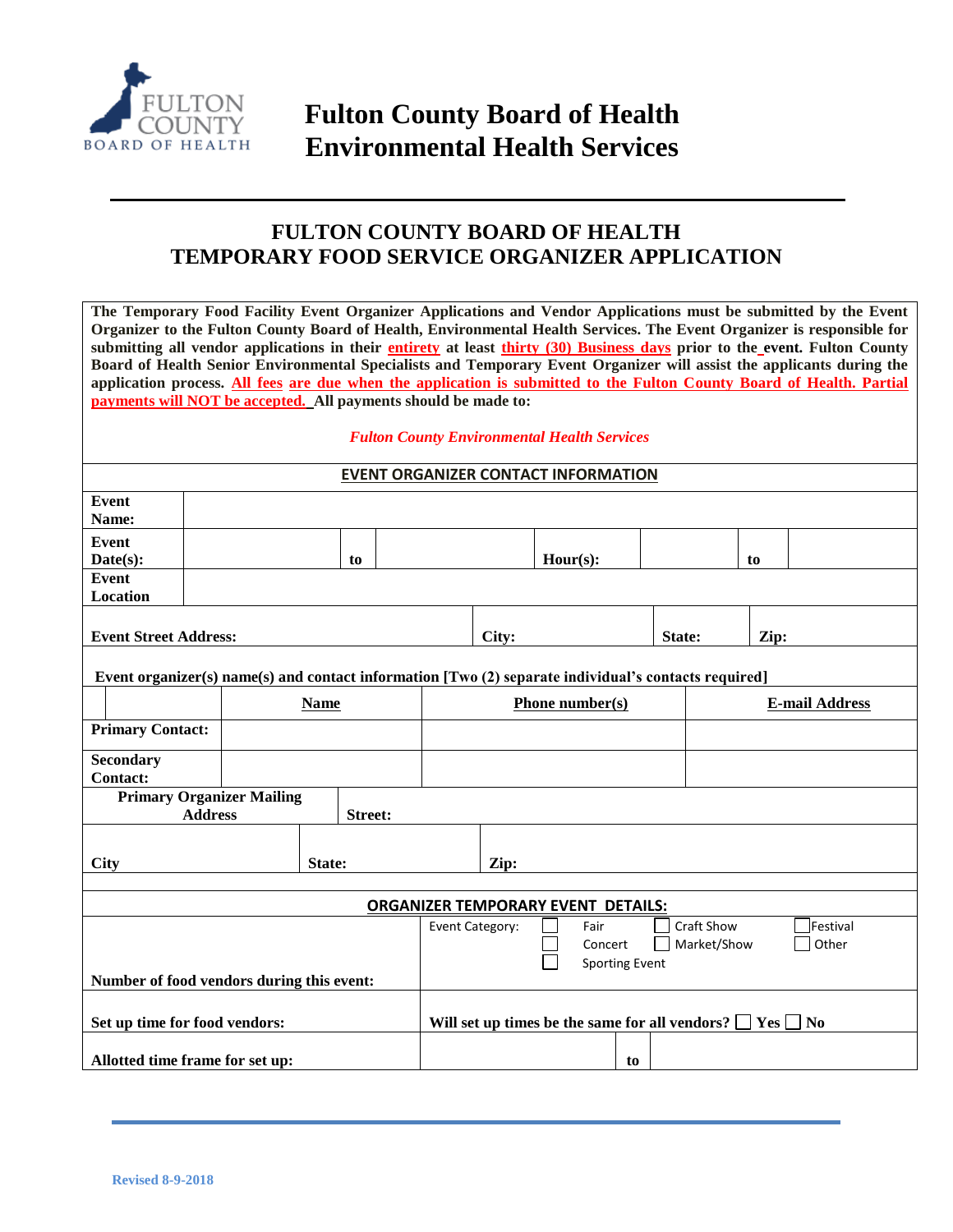

| <b>Free Potable (drinking) water/Fountains  </b><br>N <sub>0</sub><br>Yes                                                                                                                                                                                                                                                                                                                                   |                                                  |                                                                       |                     | How will drinking water be provided?  |        |                                      |  |  |
|-------------------------------------------------------------------------------------------------------------------------------------------------------------------------------------------------------------------------------------------------------------------------------------------------------------------------------------------------------------------------------------------------------------|--------------------------------------------------|-----------------------------------------------------------------------|---------------------|---------------------------------------|--------|--------------------------------------|--|--|
| <b>Garbage Disposal Provider:</b>                                                                                                                                                                                                                                                                                                                                                                           | <b>Number of Trash Receptacles</b><br>Available: | <b>Garbage Disposal Pick-Up Frequency:</b>                            |                     |                                       |        |                                      |  |  |
| Will Tents be used or provided?                                                                                                                                                                                                                                                                                                                                                                             |                                                  |                                                                       |                     | N <sub>0</sub><br>Yes, size and type: |        |                                      |  |  |
| Number of hand washing stations:<br>Number of toilets (portable):                                                                                                                                                                                                                                                                                                                                           |                                                  |                                                                       |                     | <b>Expected Peak Crowd Size:</b>      |        | <b>Provider:</b>                     |  |  |
| <b>ORGANIZER VENDOR'S INFORMATION</b>                                                                                                                                                                                                                                                                                                                                                                       |                                                  |                                                                       |                     |                                       |        |                                      |  |  |
|                                                                                                                                                                                                                                                                                                                                                                                                             |                                                  |                                                                       |                     |                                       |        |                                      |  |  |
| Will liquor be served at this event?                                                                                                                                                                                                                                                                                                                                                                        |                                                  | If YES have you obtained liquor license from your local municipality? |                     |                                       |        |                                      |  |  |
| $\Box$ Yes<br>$\Box$ No                                                                                                                                                                                                                                                                                                                                                                                     |                                                  | N <sub>0</sub>                                                        | $\Box$ Yes          |                                       |        |                                      |  |  |
| <b>LIST ALL FOOD VENDORS:</b> Include vendors selling items from: Permitted Mobile Food Units, Pushcarts, and Kiosks.<br>Private events (VIP) may also require a permit so include them on this list. *(Please note that All Mobile Food Units must<br>have a valid Fulton County Food Permit and provide an updated route sheet, and vending approval letter 7 days PRIOR to<br>vending at this location). |                                                  |                                                                       |                     |                                       |        |                                      |  |  |
| <b>Booth/Vendor Name</b>                                                                                                                                                                                                                                                                                                                                                                                    | <b>Owner/ Operator Name</b>                      |                                                                       | <b>Phone Number</b> |                                       | E-mail | <b>Vendor Type</b><br>(mobile, Tent) |  |  |
|                                                                                                                                                                                                                                                                                                                                                                                                             |                                                  |                                                                       |                     |                                       |        |                                      |  |  |
|                                                                                                                                                                                                                                                                                                                                                                                                             |                                                  |                                                                       |                     |                                       |        |                                      |  |  |
|                                                                                                                                                                                                                                                                                                                                                                                                             |                                                  |                                                                       |                     |                                       |        |                                      |  |  |
|                                                                                                                                                                                                                                                                                                                                                                                                             |                                                  |                                                                       |                     |                                       |        |                                      |  |  |
|                                                                                                                                                                                                                                                                                                                                                                                                             |                                                  |                                                                       |                     |                                       |        |                                      |  |  |
|                                                                                                                                                                                                                                                                                                                                                                                                             |                                                  |                                                                       |                     |                                       |        |                                      |  |  |
|                                                                                                                                                                                                                                                                                                                                                                                                             |                                                  |                                                                       |                     |                                       |        |                                      |  |  |
|                                                                                                                                                                                                                                                                                                                                                                                                             |                                                  |                                                                       |                     |                                       |        |                                      |  |  |
|                                                                                                                                                                                                                                                                                                                                                                                                             |                                                  |                                                                       |                     |                                       |        |                                      |  |  |
|                                                                                                                                                                                                                                                                                                                                                                                                             |                                                  |                                                                       |                     |                                       |        |                                      |  |  |
|                                                                                                                                                                                                                                                                                                                                                                                                             |                                                  |                                                                       |                     |                                       |        |                                      |  |  |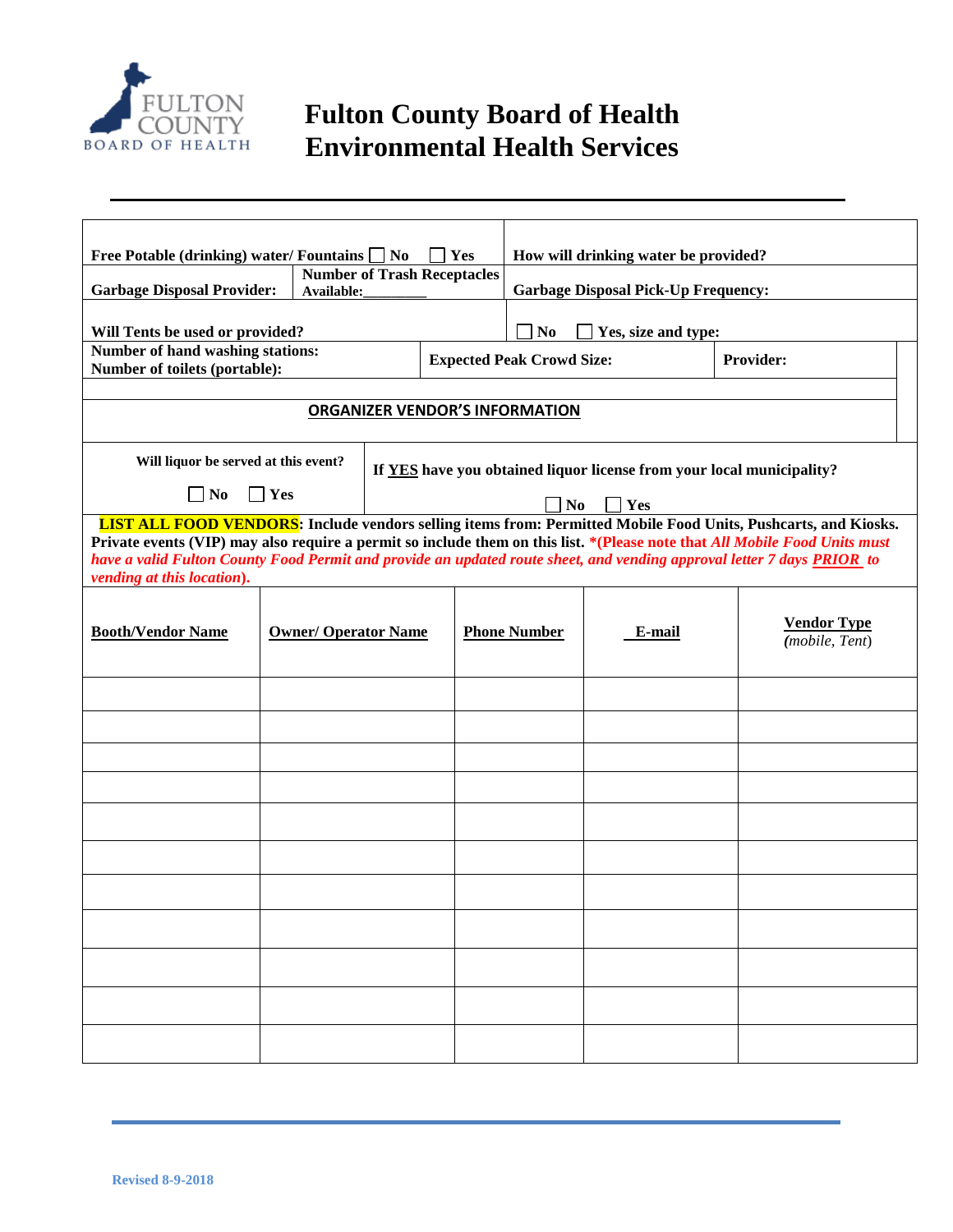

#### **DO NOT WRITE BELOW THIS LINE [DEPARTMENTAL USE ONLY] \_\_\_\_\_\_\_\_\_\_\_\_\_\_\_\_\_\_\_\_\_\_\_\_\_\_\_\_\_\_\_\_\_\_\_\_\_\_\_\_\_\_\_\_\_\_\_\_\_\_\_\_\_\_\_\_\_\_\_\_\_\_\_\_\_\_\_\_\_\_\_\_\_\_\_\_\_**

**DRAW THE EVENT AREA** including vendor location, tents, Mobile Units, Push Carts, Kiosk, Portable Handwashing Stations, Portable Toilets, and Garbage Disposal bins

**Statement: I Hereby certify that the above information is complete and accurate. I fully understand that:**

- The application must be submitted to the Fulton County Board of Health, Environmental Health Services at least thirty **(30) Business days prior to the event.**
- Any applications submitted after 30 days prior to the event will be subject to double fees.
- Any deviation from this application without prior written permission from the Fulton County Board of Health will nullify final approval and prevent issuance of a temporary food establishment permit(s) to food vendors.
- A set time for the pre-opening inspection (with operable hand washing stations and equipment in place) at each temporary food vendor booth will be required before a permit can be issued.
- Food/drink that is prepared before permitting (without prior approval from Fulton County Board of Health) will nullify any opportunities to vend at this event.
- Approval of this application does not indicate compliance with any other code, law or regulation that may be required. (ie: federal, state, and local).

Event Organizer:

Date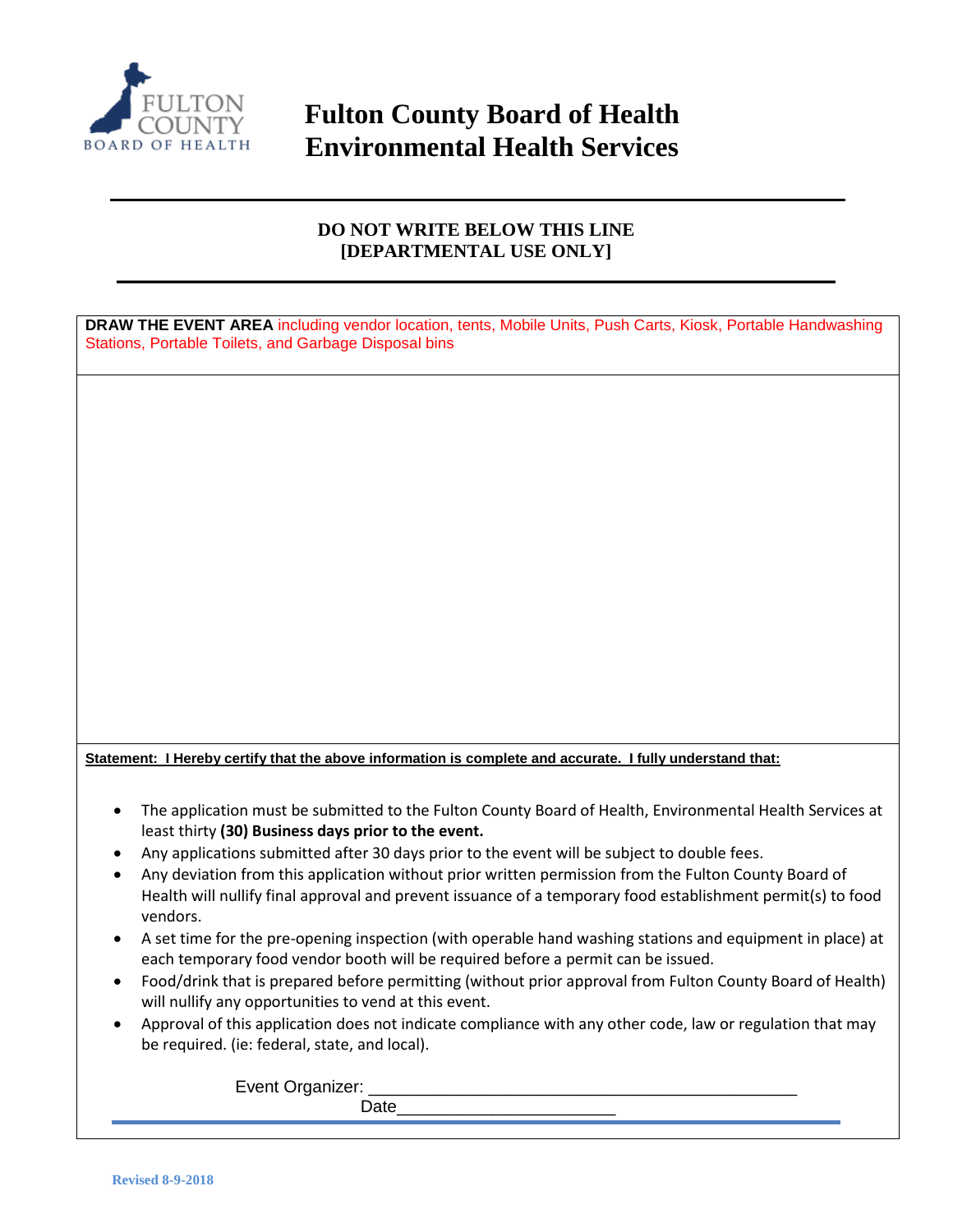

Organizer Fee= \$110.00

**FEES:**

# **Fulton County Board of Health Environmental Health Services**

| High Risk Fee= \$73.00 per day<br>Low Risk Fee $= $37.00$ per day<br>Plan Review Fee= \$146.00 per vendor<br>Non Food Permit Fee: \$146.00                        |  |  |  |  |  |
|-------------------------------------------------------------------------------------------------------------------------------------------------------------------|--|--|--|--|--|
| <b>Organizer Fee Calculation:</b>                                                                                                                                 |  |  |  |  |  |
| \$110.00 Organizer Fee + Plan Review fee (per vendor) $x \#$ of Vendors                                                                                           |  |  |  |  |  |
| <b>Example:</b>                                                                                                                                                   |  |  |  |  |  |
| $$110.00 + $146.00 \times (6) \text{ vendors} = $986.00$                                                                                                          |  |  |  |  |  |
| <b>Inspection Fee Calculation:</b>                                                                                                                                |  |  |  |  |  |
| # of event days $x \#$ of vendors $x \to$ Risk Fee $=$<br><b>Total Cost</b>                                                                                       |  |  |  |  |  |
| <b>Example:</b>                                                                                                                                                   |  |  |  |  |  |
| <b>Event Length: 5 days</b>                                                                                                                                       |  |  |  |  |  |
| 5 days Event x (6) vendors x (73.00) High Risk = $$2190.00$                                                                                                       |  |  |  |  |  |
| 5 days Event x (6) vendors x (37.00) Low Risk = $$1110.00$                                                                                                        |  |  |  |  |  |
|                                                                                                                                                                   |  |  |  |  |  |
| INSPECTION FEE PAID:                                                                                                                                              |  |  |  |  |  |
| Total # of Non-sewered Toilet<br>Total # of Drinking Water<br>Total # of Solid Waste<br><b>Units Required:</b><br><b>Receptacles Required:</b><br>Units required: |  |  |  |  |  |
| units<br><u>units</u><br><u>__________</u> units                                                                                                                  |  |  |  |  |  |
| Total # of Units (Nonsewered Toilet, Drinking Water, and Solid Waste): $\Box$ 1 – 30 units $\Box$ 31 – 75 units $\Box$ 75+units                                   |  |  |  |  |  |
| Permit#                                                                                                                                                           |  |  |  |  |  |
|                                                                                                                                                                   |  |  |  |  |  |
| District Assignment: ____________                                                                                                                                 |  |  |  |  |  |